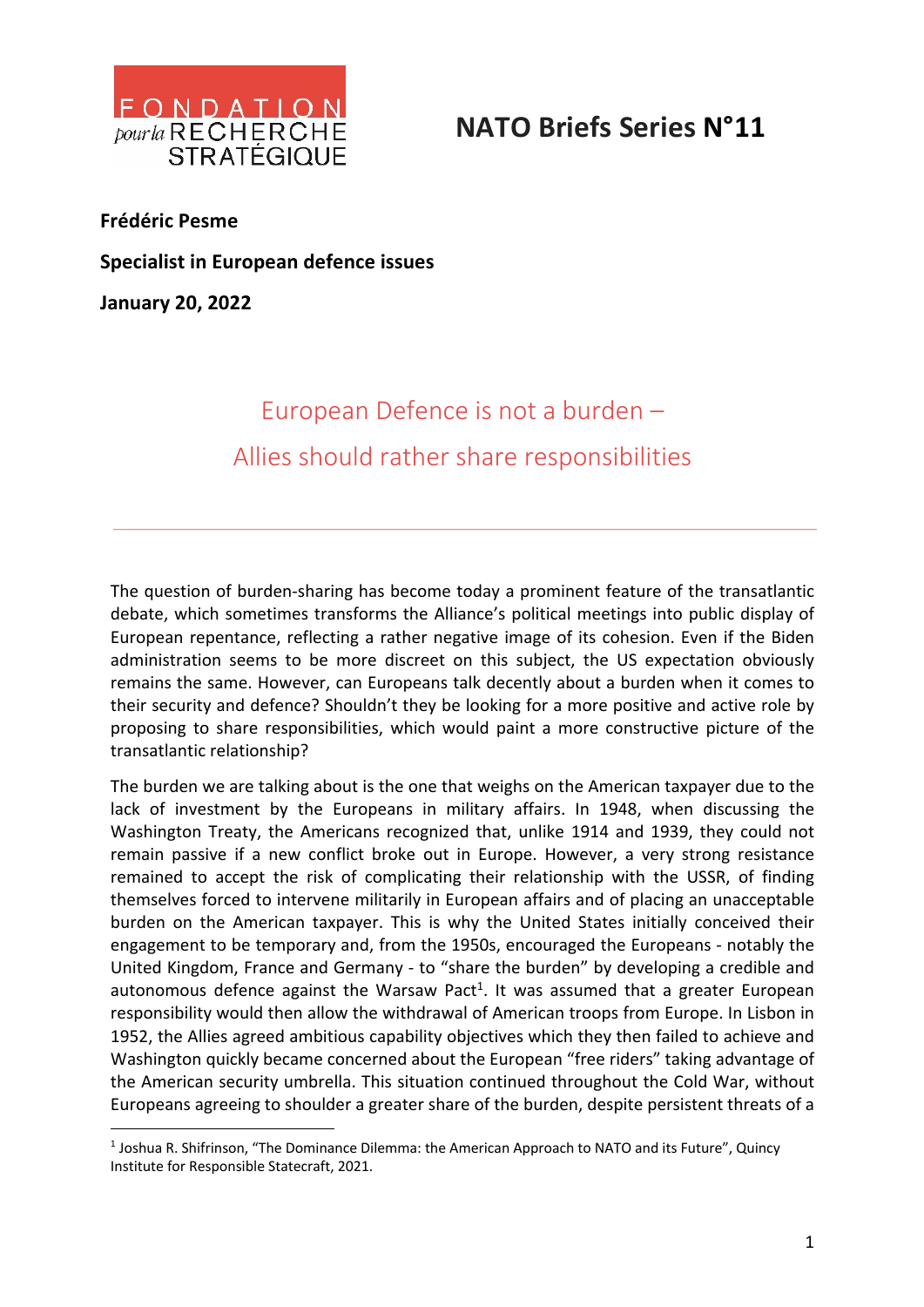reduction or withdrawal of US forces from Europe. The dispute over burden sharing has endured and is today a persistent irritant in the transatlantic relationship.

Nevertheless, this question is not restricted to the financial aspects. The "burden" also relates to the readiness, responsiveness and availability of forces to meet NATO's operational requirements. The Americans are therefore also expecting more from the Europeans in this area. The wars in the Balkans, and in particular the 1999 campaign in Kosovo, confirmed these concerns. The Prague Summit in November 2002 might have given the impression of a breakthrough. Indeed, the Allies decided to create a rapid reaction force (exclusively European) - the NATO Response Force and to engage in a capability initiative to support it the Prague Capabilities Commitment (PCC). Already at that time, Washington tried to introduce a 2% of GDP target for defence spending, which the Allies discarded. Twelve years later, when the Ukrainian crisis erupted, it became clear that this was only an illusion: the NRF was not operational, the capabilities were not developed, and only three of the Allies reached the 2% of GDP mark. Meanwhile, the operation in Libya in 2011, in which the Americans only wanted to "lead from behind" had shown that progress was still insufficient.

The ability and willingness of the Europeans to meet these two facets of the burden is still unclear and it will therefore remain a point of contention if they fail to do so. Nevertheless, they have made real investment efforts since 2014 (eleven Allies have now reached the 2% mark agreed at the Wales Summit and the defence budgets of the non-US Allies have increased by 190 billion euros) and this effort should endure. In addition, the 21 Allies that are also EU members are investing through the European Defense Fund and developing capabilities through the Permanent Structured Cooperation. They could also decide to do more and agree to establish political command structures for EU led operations, setting the stage for a greater NATO-CSDP cooperation. It is thus perhaps time to take advantage of the forthcoming discussions on the Strategic Concept, to give a more positive tone to this debate. When the Americans are looking more and more to their West, the Europeans should stop considering the security of Europe as a burden and instead propose to share responsibilities. This would also force them to accept greater leadership on defence and security issues.

In fact, the Americans seem ready to accept a greater European responsibility for the security of Europe<sup>2</sup>, but they question the Europeans' ability to do so. On the other hand, the Europeans seem ready to take a more active role, but they fear that this will lead to a decline in American interest in European affairs. They must therefore resolve the "Euro-Atlantic security dilemma" which captures Europeans' contradictory interpretations of the impact of a stronger European defence in Washington. For some, this would lead the USA to withdraw from European affairs, for others on the contrary, it is the sine qua non condition for Americans to take Europe seriously. This debate has paralyzed any prospect of progress in European defence since 19473.

To build confidence on the American side, the Europeans must also convince themselves that they can act on their own and they should accept to quantify how they will share

<sup>2</sup> Max Bergmann and Benjamin Haddad, "Europe needs to step up on defense", *Foreign Affairs*, 18 November 2021.

<sup>3</sup> Jolyon Howorth, "The Euro-Atlantic Security Dilemma: France, Britain, and the ESDP", *Journal of Transatlantic Studies*, vol. 3, n° 1, 2005.